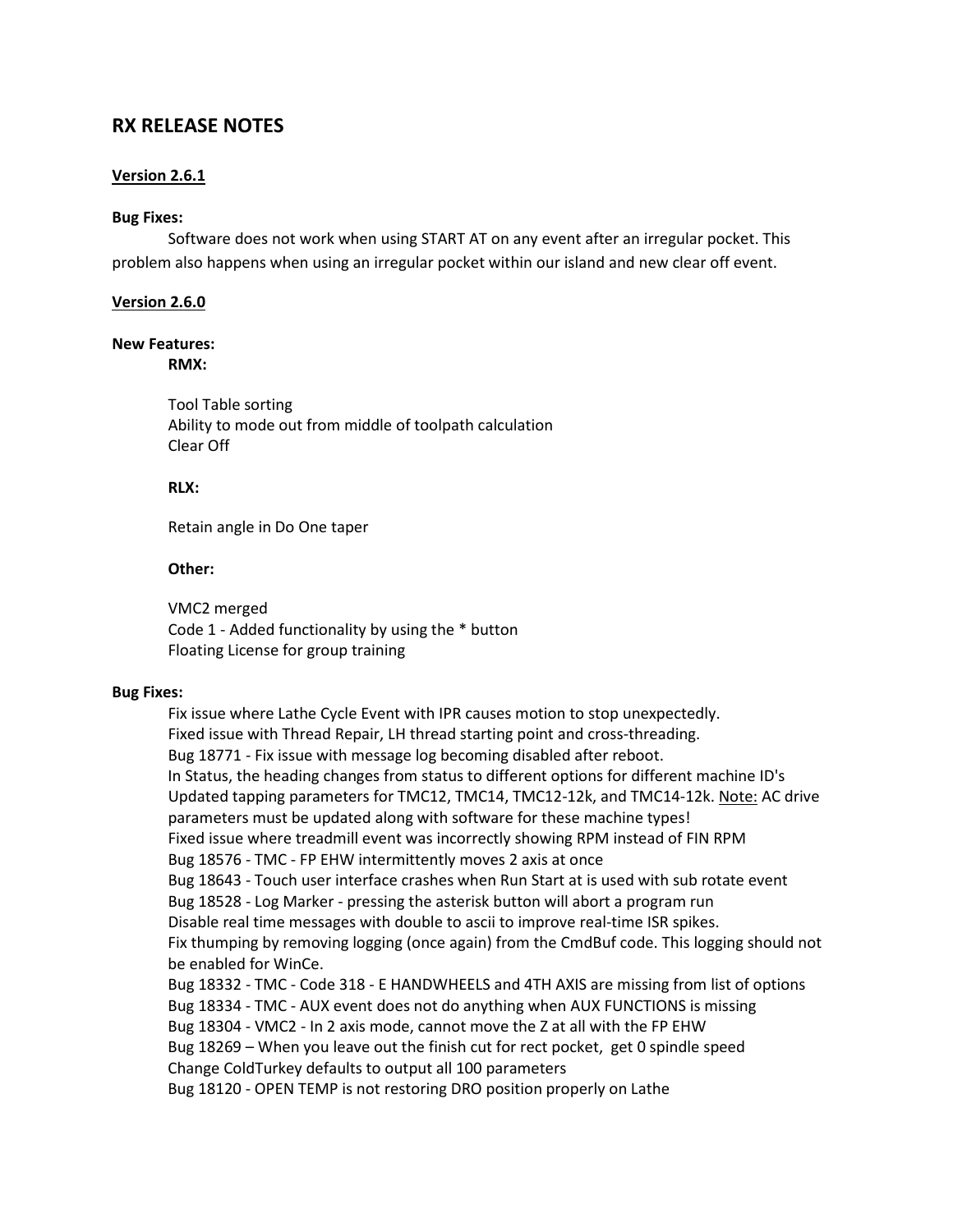Bug 18104 - Sub Rotate of Irreg Pocket results with unnecessary tool changes

Bug 18123 - TMC EHW Problem - Z EHW's does not work in 2 axis mode after running a program

Bug 18130 - RMX - Choosing to start at circle pocket finish skips Z finish cut

Bug 18019 - Sub Part Verify Not Working Correctly

Bug 17375 - RLX - Tool Offset not applying correctly during Power Feed

Bug 18010 - TMC - WARM UP gives error "Not enough travel"

Bug 18019 - Sub Part Verify Not Working Correctly

Bug 17556 - GCD - Run Program and Then Stop. Now Run From an Event - Crash in Z

Bug 17711 - 0.090" Threadmill Crashes Offline and Gives Motion Control Error on TMC

Bug 17474 - EHW toggle switch missing from STATUS screen Move MessageLog.Init to earlier to get boot up messages.

Bug 17872 - Threadmill With No Fin Cut specified still asks for Fin Feed and Fin Speed

Bug 17720 - VMC2 - If not Aux, still allow cool, air, and part change. Just gray out pulse and aux output

Bug 17719 - VMC2 - AUX options not displayed correctly

Bug 17646 - Start at Fin Cut on Rectangle Pocket Causes Z Crash (TMC only)

Bug 17252 - Z Finish Cut Tool Drop down is sometimes empty in Defaults and Options

Bug 17259 - Z Finish Floor Cut Uses Roughing Feedrate and not Finish Feedrate

Bug 17407 - Stepover Amount is Wrong for Circle Pocket Offset

Bug 17443 - Stepover % for Adaptive Toolpath with Z Finish is incorrectly maxing out at 70 percent

PT10 - fix issue with message pump for WinCe

Retain values previously set in DRO DO ONE

Bug 17184 - do not reset motor encoder counts during Open Temp

Bug 17034 - For attached dxf when using manual chaining, cannot undo selected geometry and rechain.

PT10 Bug - Big lathe times out while tapping at slow speed.

Bug 12104 - XYZ Spindle Speed check Error 256 Fix Also Update to Version B131

ServiceCodes - Issue with SC523 not being able to edit F5 parameter.

PT10 - Copy Rotate Z Axis does not copy over Z Finish Cut and does not use the correct toolpath Bug 17052 - 4th Axis shows up 2 times in status screen

Bug 16767 - TMC sim won't orient. Remove new Spindle "sanity check" when running offline because it doesn't like the jump in velocity when the spindle sim orients. The average spindle speed never goes to zero.

PT10 - fix issue where a random little blank window would show up on the desktop. This would happen when you change screen resolution. It only happened after starting master the first time Bug 11902 - RLX not erroring out when more than one gear active

Bug 13015 - engrave event with radial option does not display properly on LOOK screen

Bug 16764 - TMC - unable to open program unless 4th axis is enabled

Bug 16700 - In Lathe, Cycle turn event does extra passes when using depth per pass

Bug 16004 - Sub Rotate Z Axis does not have Z Finish Cut

Bug 16005 - Copy Rotate Z Axis does not copy over Z Finish Cut and does not use the correct toolpath

Bug 13724 - ignore CTS button press if CTS system is not enabled on the machine Bug 1386 - depth per pass is missing from Search Edit

Bug 16400 - Put up appropriate error message when unsupported geometry is selected

Bug 5520 - don't update index angle windows in service code 505 if any flyout windows are out Bug 16009 - Look screen and toolpath don't match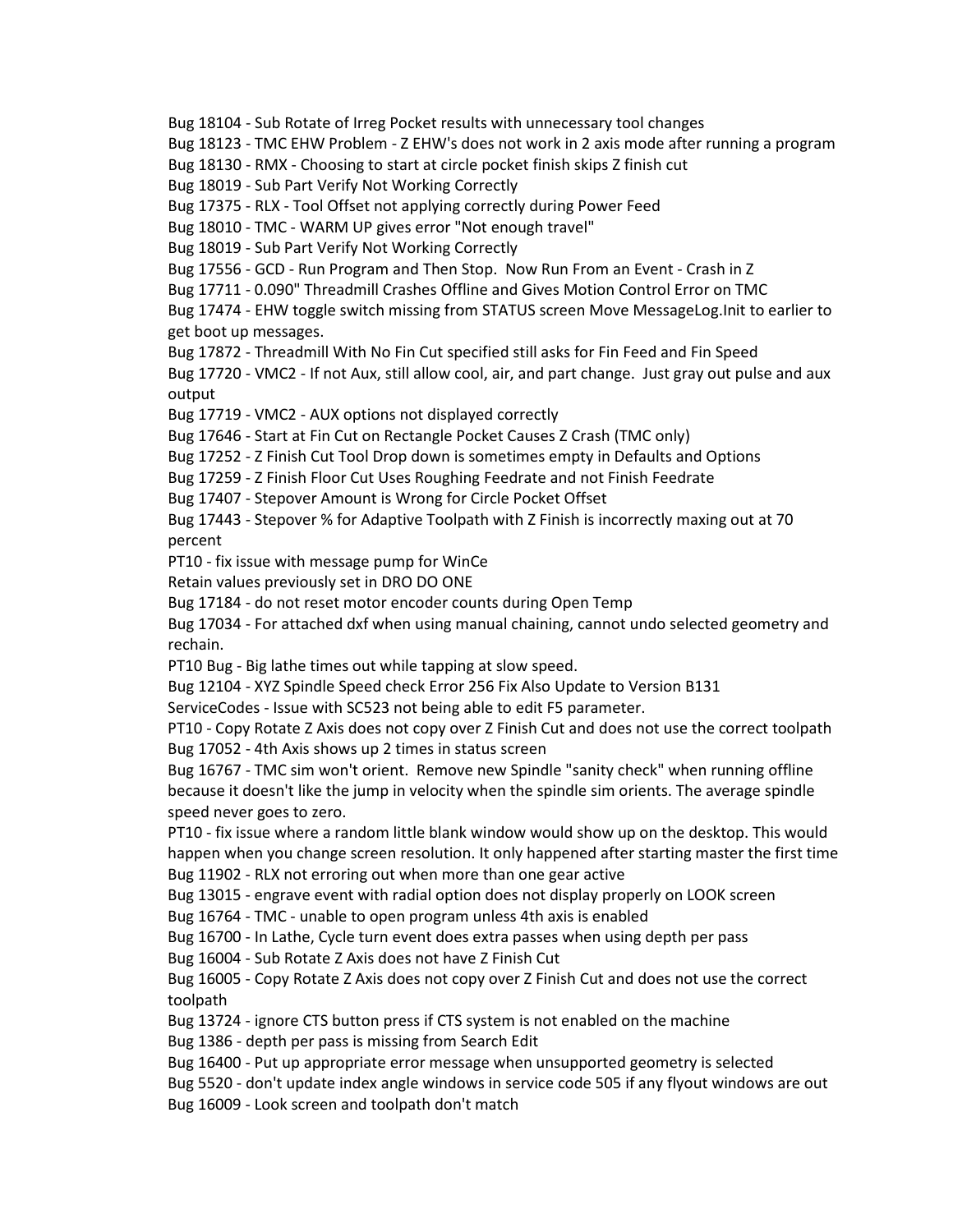Bug 16266 - RLX - Copying a thread event from the clipboard results with wrong geometry Bug 16442 - Sub and Copy Rotate not copying depth per pass correctly Bug 16265 - For Irregular Pocket event, Z Finish Cut - Step over percentage does not take value more than 70 Bug 11902 - RLX does not error out when more than one gear is active Bug 16010 - First Position Event does an extra move in A Bug 15983 - RUN STRAT button does not work properly PT10 - Z Pocket Floor Speed Incorrect Bug 15545 - RMX - Using 0 inc on Irreg profile depths results with Z plunging to 0 ABS unexpectedly Bug 14962 - Zig Zag Entry Not Working with Pocket Bug 14105 - KMX - Added 100 ms to MotionAllowed and NoSpeedLimit time delay numbers for MID 109. Bug 14103 - No Quill soft key in SC 123 for Switzerland machine 109 PBI 10787 - BBSF - VMC creeps to destination issue Z EHW On or Off Option - Config Slave Software Add Z EHW option for Switzerland mill PT10 - RLX - fix bug where you cannot power-feed with the spindle in reverse. Fixed error in detection logic. Bug 16701 - Tool Group choice is not defaulting correctly

# **Version 2.5.4**

### **Bug Fixes:**

Added ability to abort out of Tool Path processing. Added software licensing for offline product. Bug 17453 - RLX when running with 8 tool turret, some features did not work properly such as TRAKing, auto coolant, door guard and spindle safety logic. Bug 17691 - Zig Zag entry toolpath is not being defined at the correct angle. Fixed issue where toolpath was using plunge entry instead of zig zag.

### **Version 2.5.3**

### **Bug Fixes:**

Fixed Cut Tolerance Value in Default Config File

### **Version 2.5.2**

### **Bug Fixes:**

Fixed Lathe 8 position servo turret faults when changing positions. Changed lathe Y axis

### **Version 2.5.1**

#### **Bug Fixes:**

Changed threading timeout from 10 to 30 seconds for sake of 30120 machines threading at low rpm's.

Fixed Low Hydraulic Fluid Pressure safety message is always flashing on 30120 Updated DEFAULTS for Euro product ID's 91, 92, 93, and 94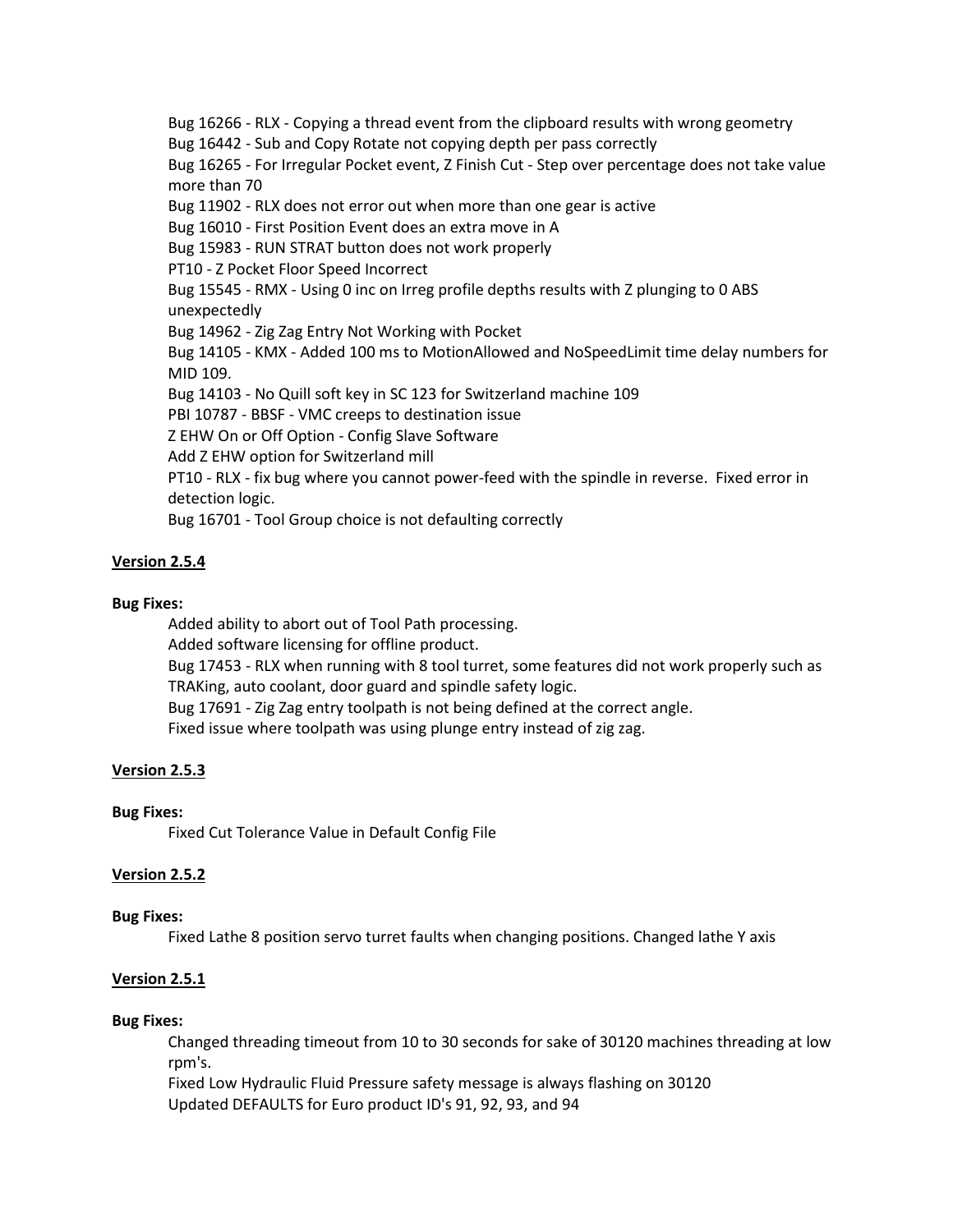Fixed issue in DEFAULTS page with Rough Cut Tolerances with and without finish were swapped. Spindle speed 0 RPM warning message that comes up for Rect Pocket

#### **Version 2.5.0**

#### **New Features:**

Added support for TMC12 and TMC14 machines, including 12K and CTS options Added support for Hydraulic Turret on 30120 RLX Add CANCEL button in OPEN TEMP for machining centers Motion control errors are now being logged in the Fault Log MTConnect - Added service code 602 to allow user to select version of MT Connect protocol. Currently we support 1.4 and 1.5

#### **Bug Fixes:**

Z axis not moving to correct Z SAFETY height when START AT is used

Fixed issue where performing a POWER FEED with an ATC tool without a library # would result with the Z moving unexpectedly

Switching between undefined tool to Library tool would result with tool offset not being applied correctly.

Fixed issue where 30120 machines would automatically default to have hydraulic turret enabled the first time it was turned on

RUN, START AT does not run part at the correct fixture location

Fixed issue where a following error fault may occur when attempting to TRAK the A axis Added another decimal place for the Scale Feature

Fixed scenarios where Tool by Tool was not running in the correct order

Fixed scenario where DRO features such as Power Feed would cause unexpected rapid movement. This came about because it was trying to comp the previous tools offset, and so we changed the way that our system handles tools with no offsets defined for lathe

2 axis irregular profile is not prompting for CHECK Z and crashing into part

Running a circle pocket with no finish cut defined resulted with finish tool change

When Multiple fixtures is turned ON, Run Start at does not goto the correct Z height

Fixed issue with starting in the middle of a program that included SUB PART would result with starting at the beginning of the program

Starting program at a SUB PART with Z SAFETY defined results with Z plunging down to an unexpected depth.

Fixed issue where Verify software gives Tool # error when the first event is PAUSE Improved tapping depth accuracy on some machine models.

Fixed scenario where system will run even though spindle is not running and code 311 is set to NO

Fixed scenario where during Irregular Profile the Z will go to Z safety before finish cut instead of going to Z rapid

Fixed issue with Run Time Estimate being way off when 4th axis event and FPT are both used Fixed issue where Face Mill Z finish cut would not have the correct chosen cutting method Fixed issue where a rotated pocket event using depth per pass would be missing passes Fixed pocket toolpath scenario where the finish tool was not using the correct stepover amount Fixed issue where Z finish cut was previously using the roughing RPM and feedrate Fixed issue where TMC fails to orient before a tool change.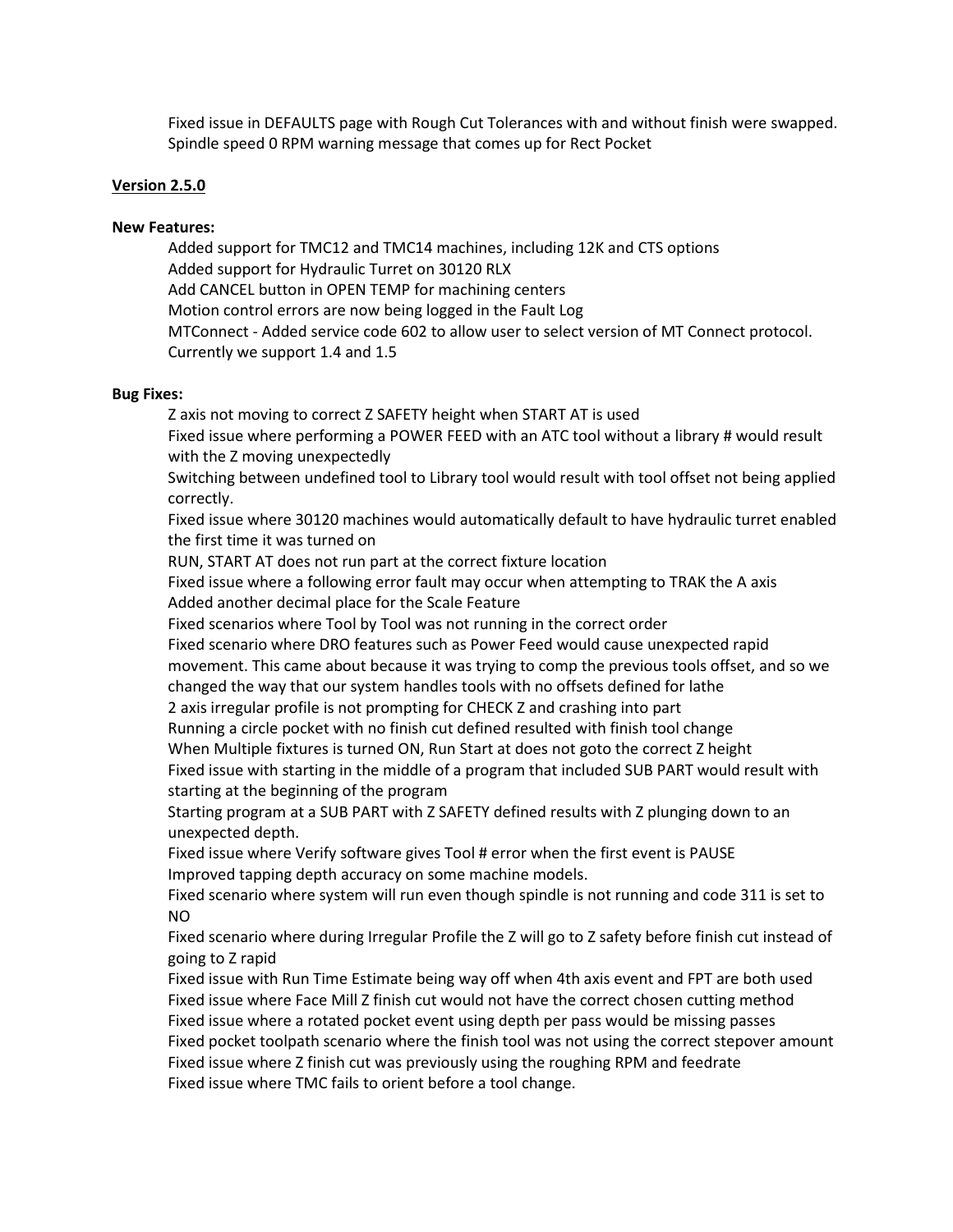#### **Version 2.4.0**

#### **New Features:**

Added support for CTS (Coolant through Spindle) and 12K options on TMC5, TMC7, TMC10

#### **Bug Fixes:**

User not seeing appropriate error message when attempting to Sub or Copy Repeat a 4th axis event

Verify Give Language Error Message Every Time You Run It Fixed service code screen so it now lists the 4th axis codes 502 and 506 when the 4th axis is enabled In Pockets and Islands Finish RPM runs at roughing speed Unable to run program due to corrupt TEMP274.DAT file residing on computer module Fixed issue with Repeat Event not opening correct on Lathe Fixed issue with home switch failures (stuck open or closed) not generating alerts Fixed save and open temp for GCD and PTG (GCD now gets save as PTG in save temp) During tapping in TMC Z axis would continue to creep beyond programmed depth and spindle never reversed. Lathe Cycle Pause Then Chip Clear at Pause Terminates Program Tool clamp sometimes unclamps briefly Fixed issue where ATC came out when not expected Corrupted Slave Log file with "Performance" messages Z motion during tool change creeps slowly into position On Lathe, machine comes to 0ipm in middle of a Groove event Z Fixture Offsets are not being opened properly Fixed scenario where lathe toolpaths are completely wrong Code 530 - Serial numbers sometimes disappearing Toolpath Improperly Displays G2, G3 That Display & Run Correctly In Run Show Path Lathe - Run, DRO not displaying X Movement - Show Path Displays it correctly Lathe - PT4 File Loses Repeat Event Z Offset Value in PT10 Import Lathe Stock Not Correct at Tailstock End in Verify DCT - Does not work once computer name has been changed Event not being drawn in look when it is created in program editor Do One Changes DRO Display Z Feed to Depth and stops on Circle Pocket MTConnect option needs to be freely available for trial offline software MT Connect Giving Incorrect Part Count on GCD File Message log is constantly writing "GetCurrentUserProfileName()" to log PK errors when Programming a Solid Fault log appears to be logging fault messages multiple times Intermittent timeout when starting a program. Changed "Start new program" data connection parameter to "send-always"

#### **Version 2.3.0**

#### **New Features:**

Added support for 4th axis option on all TMC machines

#### **Bug Fixes:**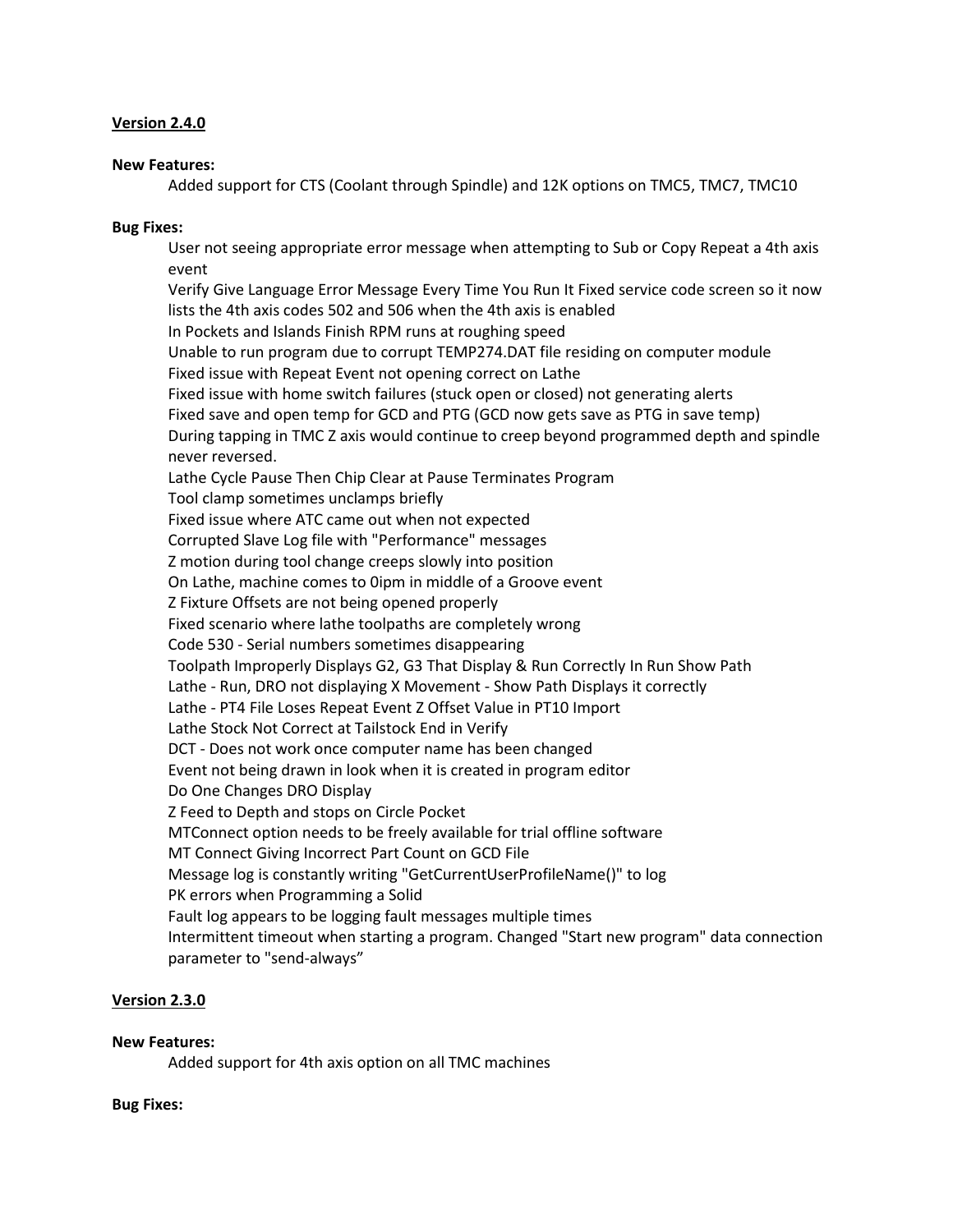Fixed save and open temp for GCD and PTG (GCD now gets save as PTG in save temp) PK errors When Programming a Solid Intermittent timeout when starting a program. Changed "Start new program" data connection parameter to "send-always" Z Feed to Depth and stops on Circle Pocket Serial number warning appears even though all serial numbers are entered code 510 - encoder check does not display correctly for 8K VMC machines code 510 – removed RESET button code 510 - show text for 4096 counts for 8K VMC machines Do One Changes DRO Display Event not being drawn in look when it is created in program editor DCT - Does not work once computer name has been changed Fault log appears to be logging fault messages multiple times Message log is constantly writing "GetCurrentUserProfileName()" to log

# **Version 2.2.0**

### **Note – This update does not support the VMC2 machines or 4th axis hardware**

#### **New Features:**

Added MT CONNECT as an option for all machines, and free for offline software. Tool by Tool tool path on all RMX controls. New REPEAT PART choice in SUB REPEAT event and RUN STRATEGY button in setup mode to choose TOOL BY TOOL or PART BY PART Option for Z finish cut tool path pattern on RMX New Default on RMX for Z SAFETY PLANE New Default on RLX for separate RPM vs SFM for drill and tap events PROG IN/OUT now allows user to view all files types

#### **Bug Fixes:**

ZigZag Entry was not being saved with Circle Pockets and Spiral tool path. Z MOD value in Program Tools table did not change when assigned to ATC # 16. Z axis overshooting during entry moves on TMC machines Unexpected motion occurs when performing DO ONE and opening chuck guard (Euro) TRAKing slowly through a lathe groove event resulted with unexpected motion and errors Tool path issues when using a finish tool larger than the roughing tool Scenario where profile lead in/out arcs for finish cut were backwards Run – Start At – Z finish would error out when attempting to run. Facemill and Threadmill were not being drawn correctly in Verify screen Erroneous tool comp error when attempting 2 axis mill / arc combinations. Serial number warning appeared even though all serial numbers were entered. Added more logging in the event that this occurs again. Mill Indexer would index twice when performed within a Sub Repeat.

### **Version 2.0.1**

#### **Bug Fixes:**

G81 and G82 Not working with Verify Fixed a rare case where Z axis would slowly creep into position on VMC7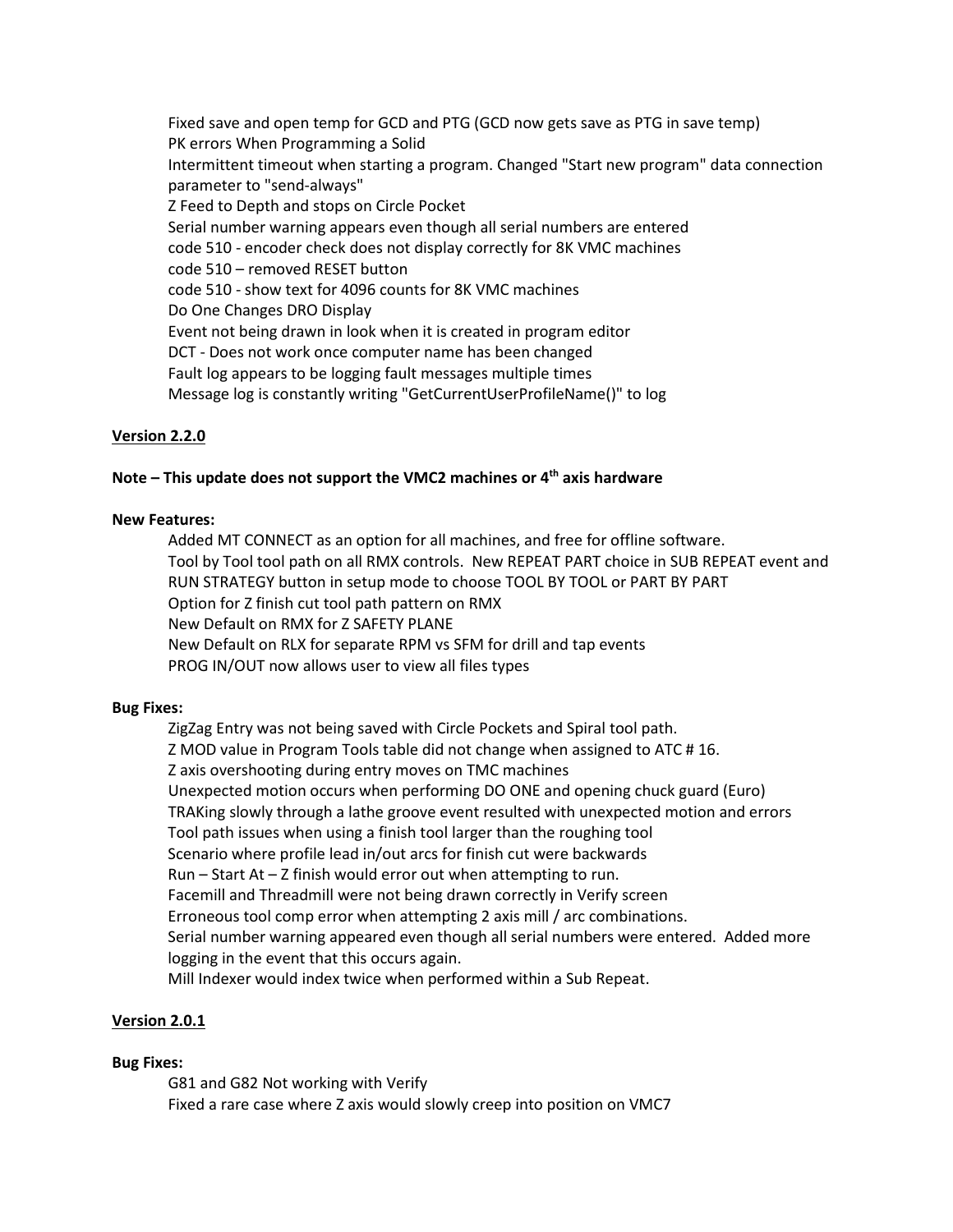Offline software does not launch after recent Windows 10 update Delayed display of Error 263 by 1.5 seconds so that the user can identify if Spindle turned on properly

Fixed scenario where machine would run an extra finish pass that was not defined Fixed issue where face mill makes too many passes

Made change so that Circle pocket does not skip tool change for finish cut

Fixed scenario where Z axis plunges down in between multiple passes in Profile events

Spindle fails to turn on after Tool Change and STOP or RSG are used

Fixed some cases where Depth per pass not calculating correctly

Fixed scenario where spindle did not turn back on after auto tool change when STOP was used

#### **Version 2.0.0**

#### **New Advanced Features:**

Added Pictures and Notes feature

Added User Profiles to DEFAULTS page. Use code 600 to create & modify users, such that each user profile has its own set of defaults.

### **New Standard Features:**

First release to support VMC5, VMC7, and VMC10 machines Added Spiral Tool Path option for Circle Pocket event

Added option to use finish / rest tool on Z finish cut for pockets and islands

RPM and SFM are now both displayed simultaneously in DRO & RUN screens

Added PTG file type - Save and open g code files along with tool offsets, as well as fixture offsets, pictures and notes.

Added ENLARGE STOCK button within VERIFY – DEFINE STOCK page.

For DPM mills, the BASE TOOL is no longer required to be set, so that the user can enter offsets using a tool measurement device

CAPS LOCK button added to Keyboard

Diagnostic Charting Tool available using service code 522

Updated some EPA content for new features, as well as compressed the videos down to smaller file sizes.

Added file validation tool for software updater.

Added check for spindle run feedback, to ensure that that the spindle is actually running when it's commanded to.

#### **Bug Fixes:**

Fixed screen resolution on tool room mills so that it will display in .0005" resolution. Version 1.7.5 was displaying in .0001" resolution.

Fixed scenario where if conrad was too big for programmed geometry, it would give an exception instead of a proper warning message.

Fixed scenario where starting at an island pocket would result with the Z not retracting up to the rapid plane correctly.

Fixed scenario where pocket with no rest passes would run the finish cut at the rough feedrate. Fixed issue with Verify not drawing repeat and tap events correctly.

Fixed intermittent issue with software crashing to desktop while user is in PROG or RUN mode. Added SAVE TEMP files to code 1.

Fixed scenario where using Run - Start At on GCD files would plunge the Z deeper than programmed.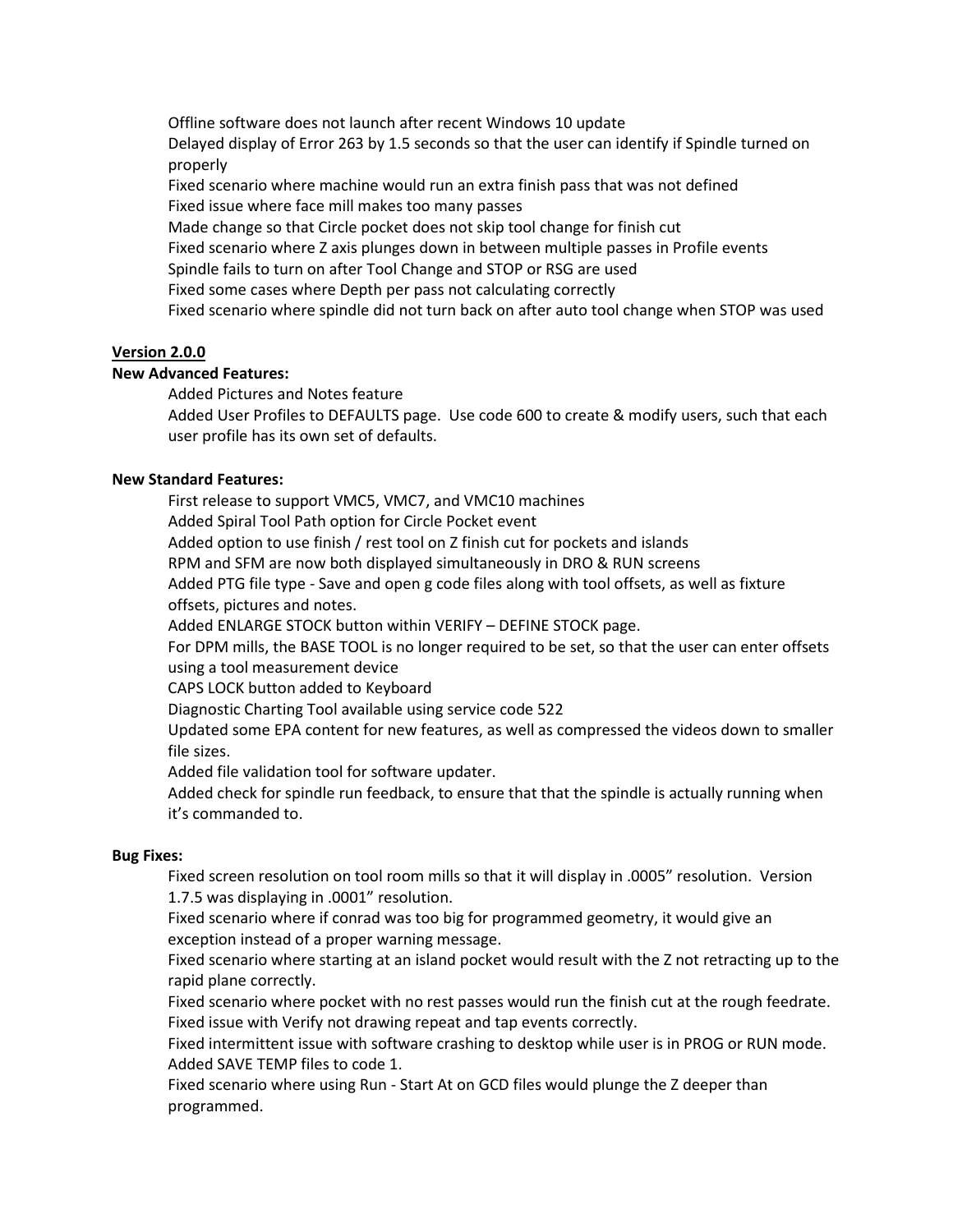Added additional logging for intermittent issue where attempting to save a program results with an invalid filename error.

Fixed issue on lathe turrets where OPEN TEMP would replace the current tool # status. Fixed issue where Verify would hang if a drill with zero diameter was used.

Fixed several issues regarding the run time estimator, including SFM / IPT and TAP times being way off. There are still some remaining bugs with this that will be addressed in a future version. Fixed issue where ORDER OF PASSES was not being saved across programs.

Fixed issue where defining Depth Per Pass on Rectangular Profile would rapid instead of feed into part.

Fixed scenario on lathe where if programming a bore or cycle from backside of part, the axis would not retract back to rapid position correctly.

Fixed scenario where modifying a lathe's tool radius would incorrectly modify the current ABS position as well.

Fixed several cases where system would improperly detect an invalid feedrate within program, due to a finish cut, cutter comp, or other option being disabled.

Fixed scenario where starting in the middle of a program would result with a RUN OVER. Fixed issue where after activating the AUX FUNCTION option, it would not be available until after reboot.

Fixed a very intermittent scenario where a POWER FEED, RETURN ABS ZERO, or CENTER would move the Z axis by the amount of the tool offset.

Fixed a very intermittent scenario where system would run the wrong program, such as perform a RETURN ABS ZERO instead of running the program in memory, or vice versa.

Fixed scenario where using Chip Clear and then jogging into the soft limit would result with a RUN OVER condition.

Fixed scenario where a profile with multiple passes was not rapiding up to the Z SAFETY plane correctly.

Fixed several other minor tool path related issues.

### **Version 1.7.5**

#### **Bug Fixes:**

Bug 6139 - Fixed issue with Engrave Center tool path not centering itself correctly.

Add service code 601 to toggle splash screens. Splash screen will now default to TrakMT on all machine ID's.

Fixed issue with service code 326 not display error #'s greater than 250.

Fixed scenario where if pendant is disconnected from computer module while jogging, then motion will now stop immediately.

Fixed issue with Power Feed not running at correct feedrate when using certain SFM and IPT combinations.

Added more message logging for Power Feed.

Improved tapping accuracy on 30120RLX.

### **Version 1.7.3**

### **Bug Fixes:**

Bug 5526 - Max feedrate was being incorrectly capped at 250ipm on DPM2, DPM3, and DPM5 with EHW option.

Bug 5525 - Updated spindle timeout amount on 30120 to allow up to 25 seconds for spindle to get up to speed. This resolves the scenario of a fault 106 when attempting to run at high rpms.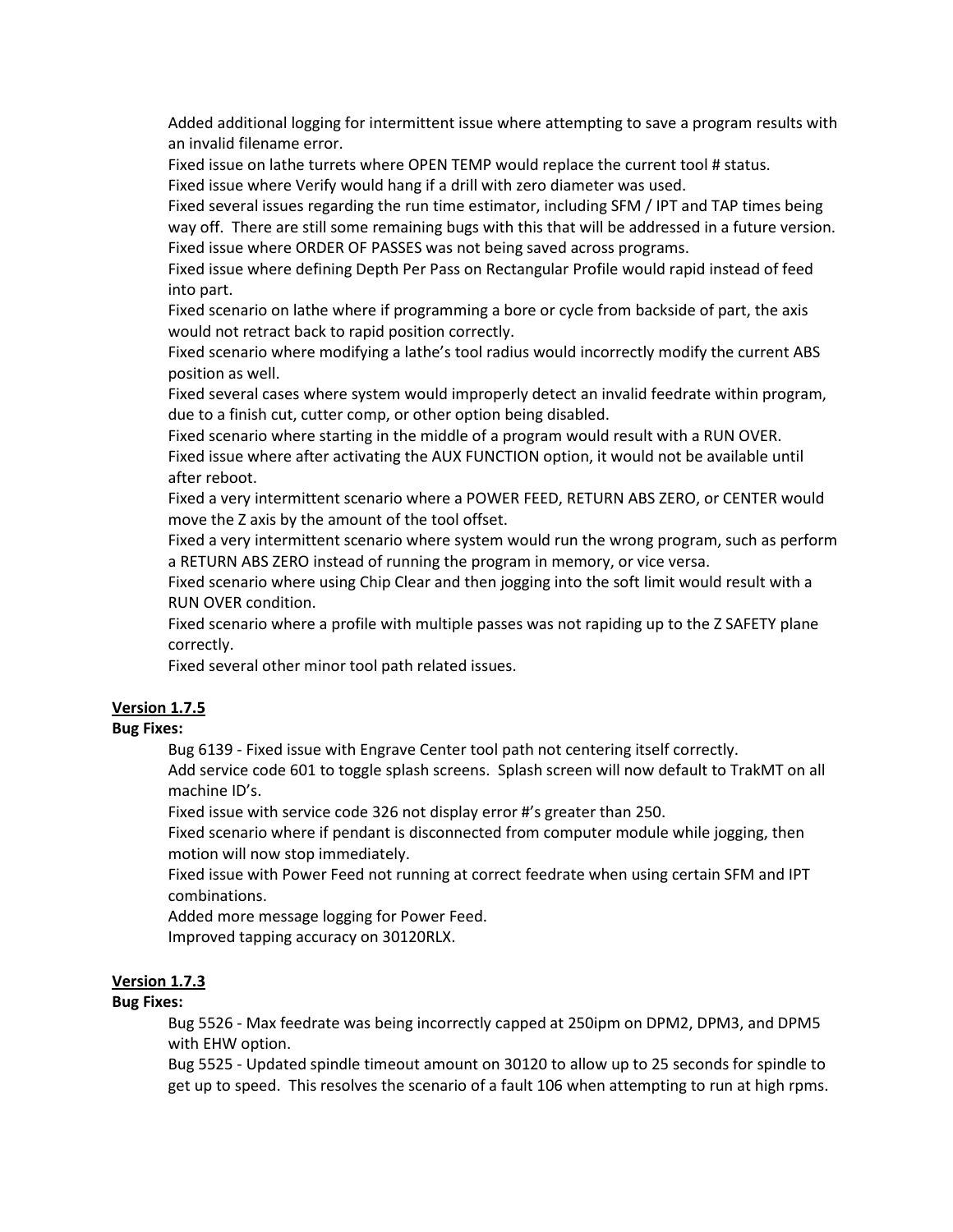# **Version 1.7.2**

### **Bug Fixes:**

Bug 4951 - In mill power feed, axis not running at correct feed with SFM and IPT defined.

Bug 4711 - EHW do not come on after SC316.

Bug 5483 - Powerfeed no longer works for more than one axis.

Bug 4293 - Software freezes during RUN with Math Help

# **Version 1.7.1**

### **New Features added:**

- 1. Islands supported in DXF and Parasolid
- 2. Engraving added orientation, center reference, angle, and mirror options
- 3. Helical Drill
- 4. INC SET and ABS SET for lathe conrad and chamfer
- 5. Keyboard and Calculator open and close with INFO buttons
- 6. Changed G-code editor search box

# **Version 1.6.20**

Fixed issue introduced in 1.6.19 with "What's New" button not playing the video correctly.

# **Version 1.6.19**

Fixed issue introduced in 1.6.17 where DEFAULTS would revert back to factory settings every time the control was restarted.

### **Version 1.6.17**

### **New Features**

Consolidated mill and lathe software into one version Added "What's New" button Added support for 30120 RLX, machine ID 108. Added DEPTH PER PASS as an OPTION and DEFAULT for all pocket, profile, and island events Added support for more gcodes (see programming manual for more details):

Mill CAM – G06, G07 Mill GCD – G73, G84 Lathe CAM – G73, G76, G81, G82, G92 Lathe GCD - now available

Added service code 522 for Diagnostic Charting Tool

Added Z RAPID as a DEFAULT

Added ability on lathe to thread in the Z positive direction. Note that the Z RAPID value will be on the left side of the part, and precautions should be taken accordingly.

Added ability to collapse the Program Tools and Tool Library sections of the TOOL TABLE.

### **Bug Fixes**

Fixed issue in lathe Power Feed where user was unable to select IPR when spindle speed is set to SFM.

Fixed issue where tool table is unable to open / close while running program in SFM or IPR. Fixed scenario where using SHOW PATH during THREAD REPAIR would cause an OPENGL error. Fixed issue with THREAD REPAIR not prompting user to run program again.

Fixed lathe issue with X HOME and Z HOME would sometimes revert back to default after software update.